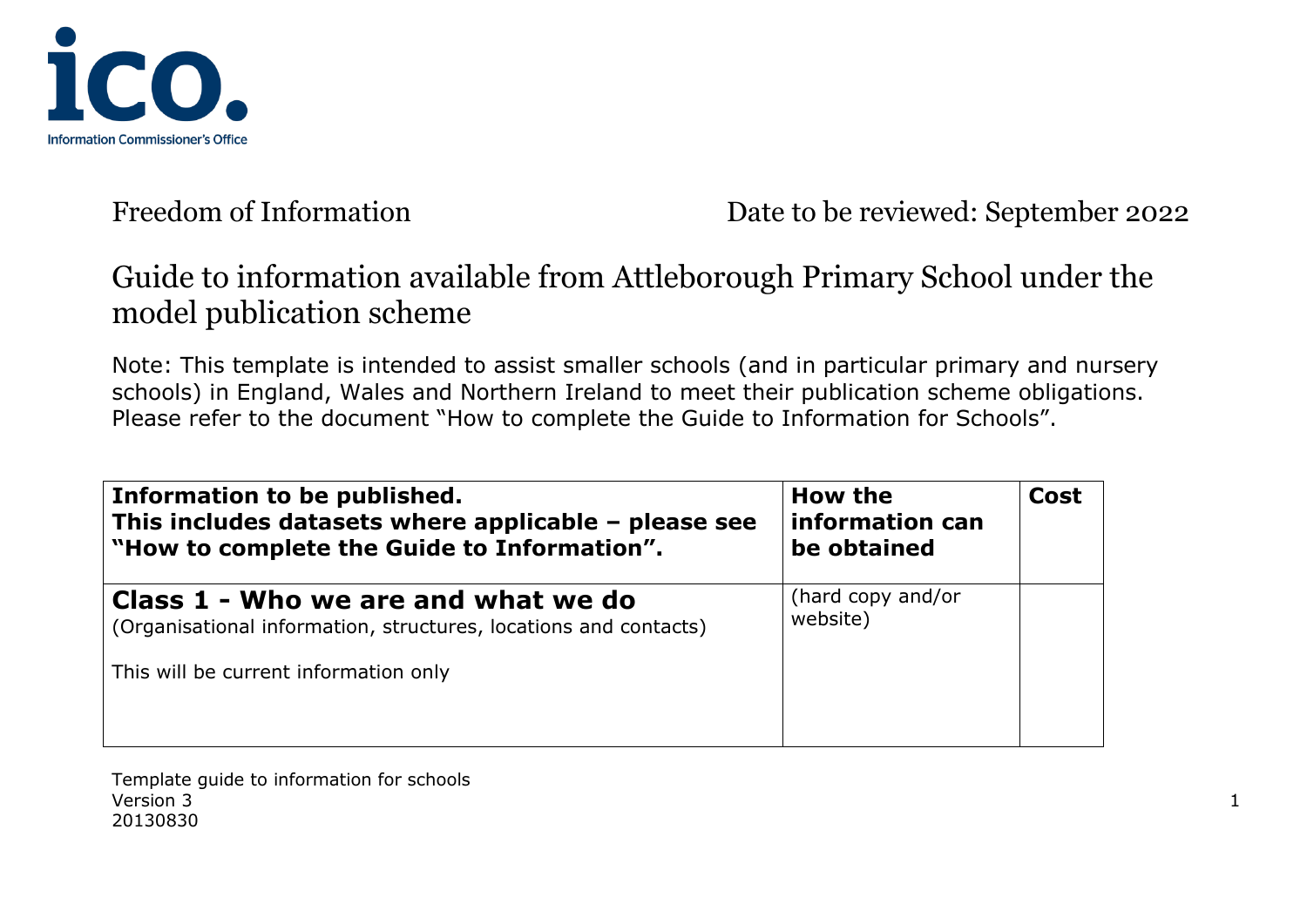

# Guide to information available from Attleborough Primary School under the model publication scheme

| Who's who in the school                                                                                                                    | School office/website  |
|--------------------------------------------------------------------------------------------------------------------------------------------|------------------------|
| Who's who on the governing body / board of governors and the basis<br>of their appointment                                                 | Clerk to gov's/website |
| Instrument of Government / Articles of Association                                                                                         | Clerk to gov's         |
| Contact details for the Head teacher and for the governing body, via<br>the school (named contacts where possible).                        | website                |
| School prospectus (if any)                                                                                                                 | N/A                    |
| Annual Report (if any)                                                                                                                     | Headteacher            |
| Staffing structure                                                                                                                         | School office          |
| School session times and term dates                                                                                                        | School office/website  |
| $\boldsymbol{\tau}$ , and the contribution of the $\boldsymbol{\ell}$ , and the first point of the contribution of the $\boldsymbol{\ell}$ |                        |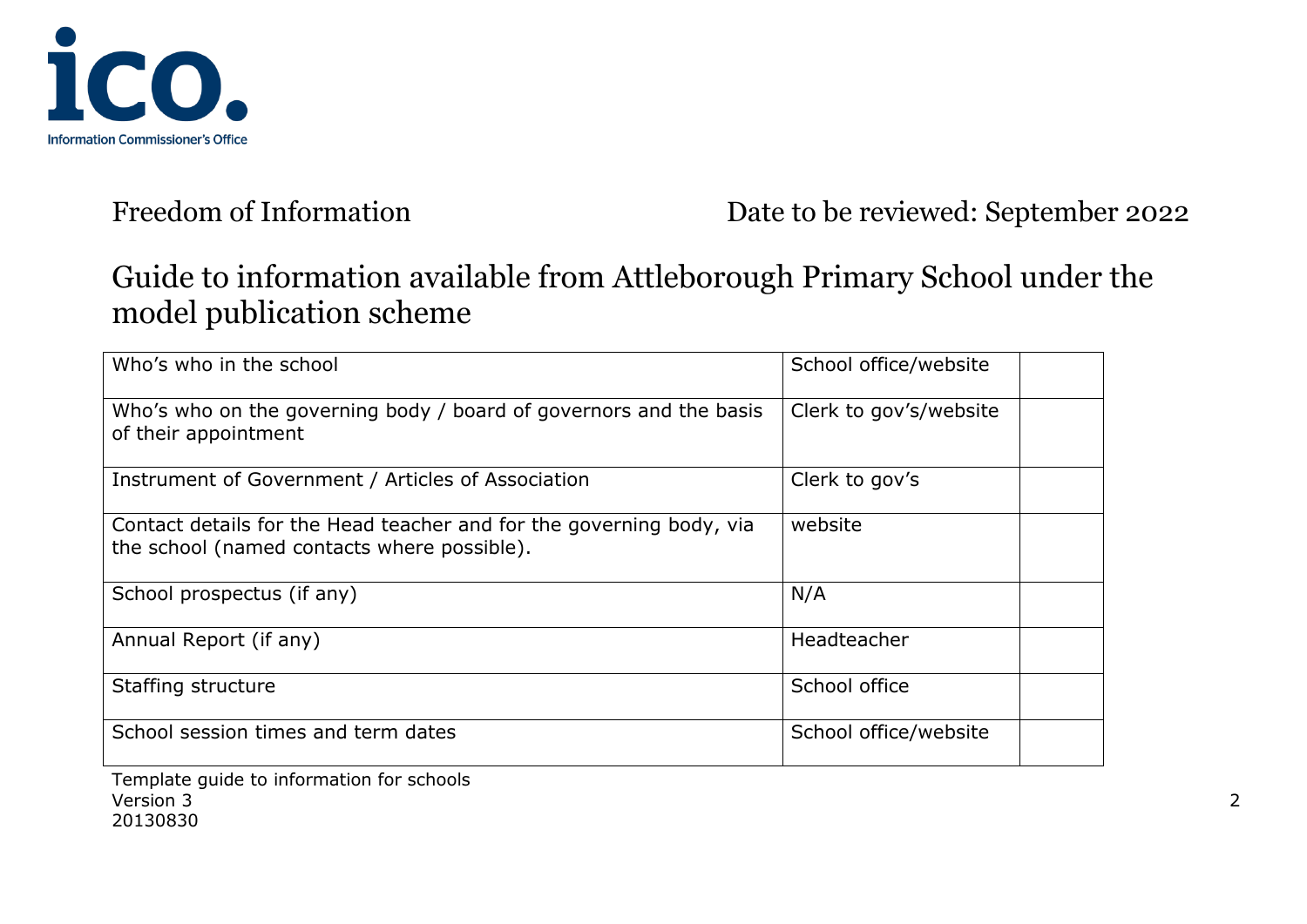

# Guide to information available from Attleborough Primary School under the model publication scheme

| Address of school and contact details, including email address. | website |  |
|-----------------------------------------------------------------|---------|--|
|                                                                 |         |  |
|                                                                 |         |  |
|                                                                 |         |  |
|                                                                 |         |  |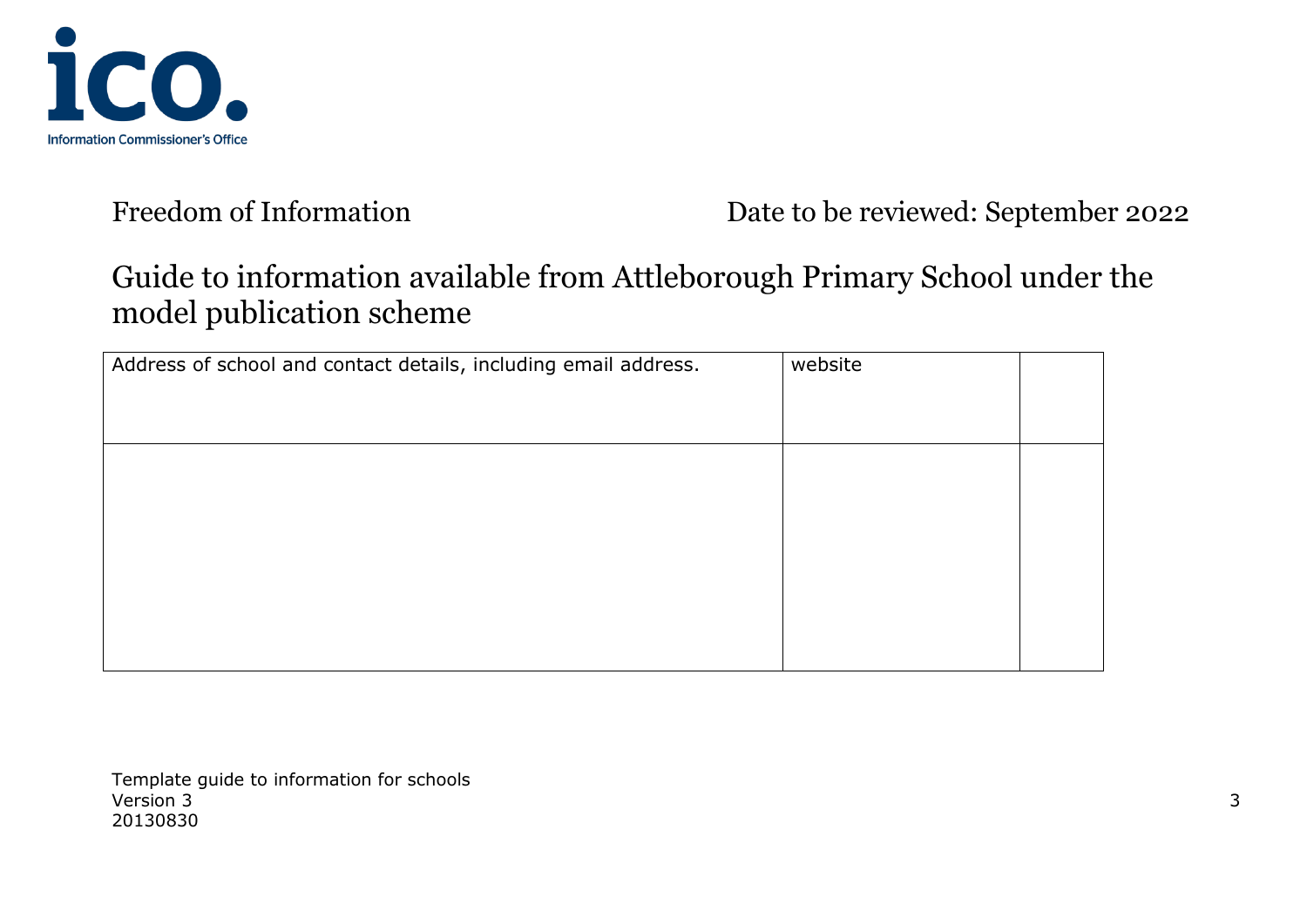

# Guide to information available from Attleborough Primary School under the model publication scheme

| Class $2$ – What we spend and how we spend it<br>(Financial information relating to projected and actual income and<br>expenditure, procurement, contracts and financial audit)<br>Current and previous financial year as a minimum | (hard copy and/or<br>website) |
|-------------------------------------------------------------------------------------------------------------------------------------------------------------------------------------------------------------------------------------|-------------------------------|
| Annual budget plan and financial statements                                                                                                                                                                                         | School office                 |
| Capital funding                                                                                                                                                                                                                     | School office                 |
| Financial audit reports                                                                                                                                                                                                             | School office                 |
| Details of expenditure items over £2000 - published at least annually<br>but at a more frequent quarterly or six-monthly interval where<br>practical.                                                                               | School office                 |
| Procurement and contracts the school has entered into, or information<br>relating to / a link to information held by an organisation which has                                                                                      | School office                 |
| Template quide to information for schools                                                                                                                                                                                           |                               |

Version 3 4 20130830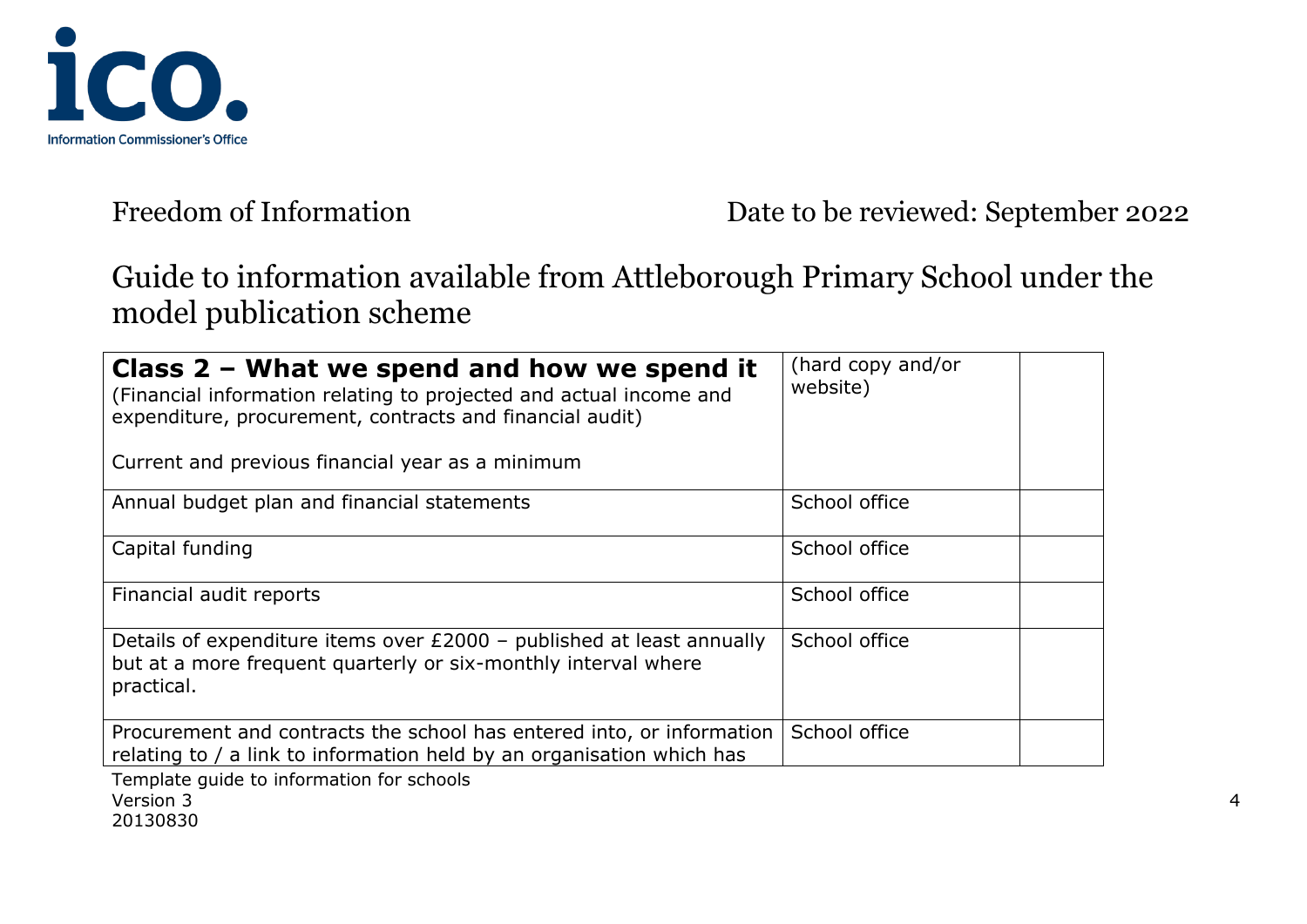

# Guide to information available from Attleborough Primary School under the model publication scheme

| done so on its behalf (for example, a local authority or diocese).                                                                                                                                                                                      |               |
|---------------------------------------------------------------------------------------------------------------------------------------------------------------------------------------------------------------------------------------------------------|---------------|
| Pay policy                                                                                                                                                                                                                                              | Head's office |
| Staff allowances and expenses that can be incurred or claimed, with<br>totals paid to individual senior staff members (Senior Leadership<br>Team or equivalent, whose basic actual salary is at least £60,000 per<br>annum) by reference to categories. | Head's office |
| Staffing, pay and grading structure. As a minimum the pay<br>information should include salaries for senior staff (Senior Leadership<br>Team or equivalent as above) in bands of £10,000; for more junior<br>posts, by salary range.                    | Head's office |
| Governors' allowances that can be incurred or claimed, and a record<br>of total payments made to individual governors.                                                                                                                                  | Head's office |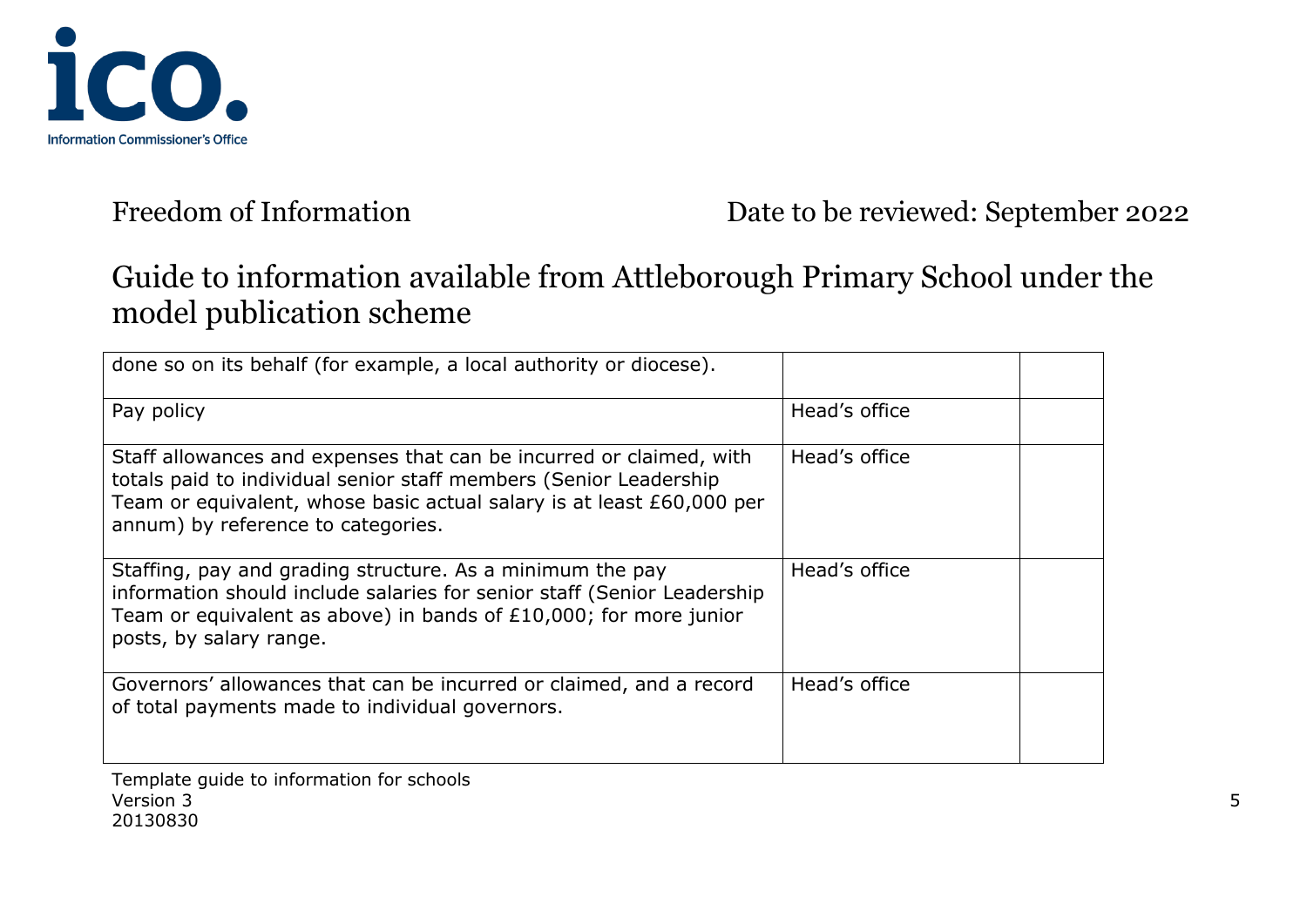

# Guide to information available from Attleborough Primary School under the model publication scheme

| Class 3 - What our priorities are and how we<br>are doing<br>(Strategies and plans, performance indicators, audits, inspections and<br>reviews)<br>Current information as a minimum | (hard copy or website) |  |
|-------------------------------------------------------------------------------------------------------------------------------------------------------------------------------------|------------------------|--|
| School profile (if any)                                                                                                                                                             | website                |  |
| And in all cases:                                                                                                                                                                   |                        |  |
| • Performance data supplied to the English or Welsh Government<br>or to the Northern Ireland Executive, or a direct link to the data                                                |                        |  |
| The latest Ofsted / Estyn / Education and Training Inspectorate<br>report<br>- Summary                                                                                              |                        |  |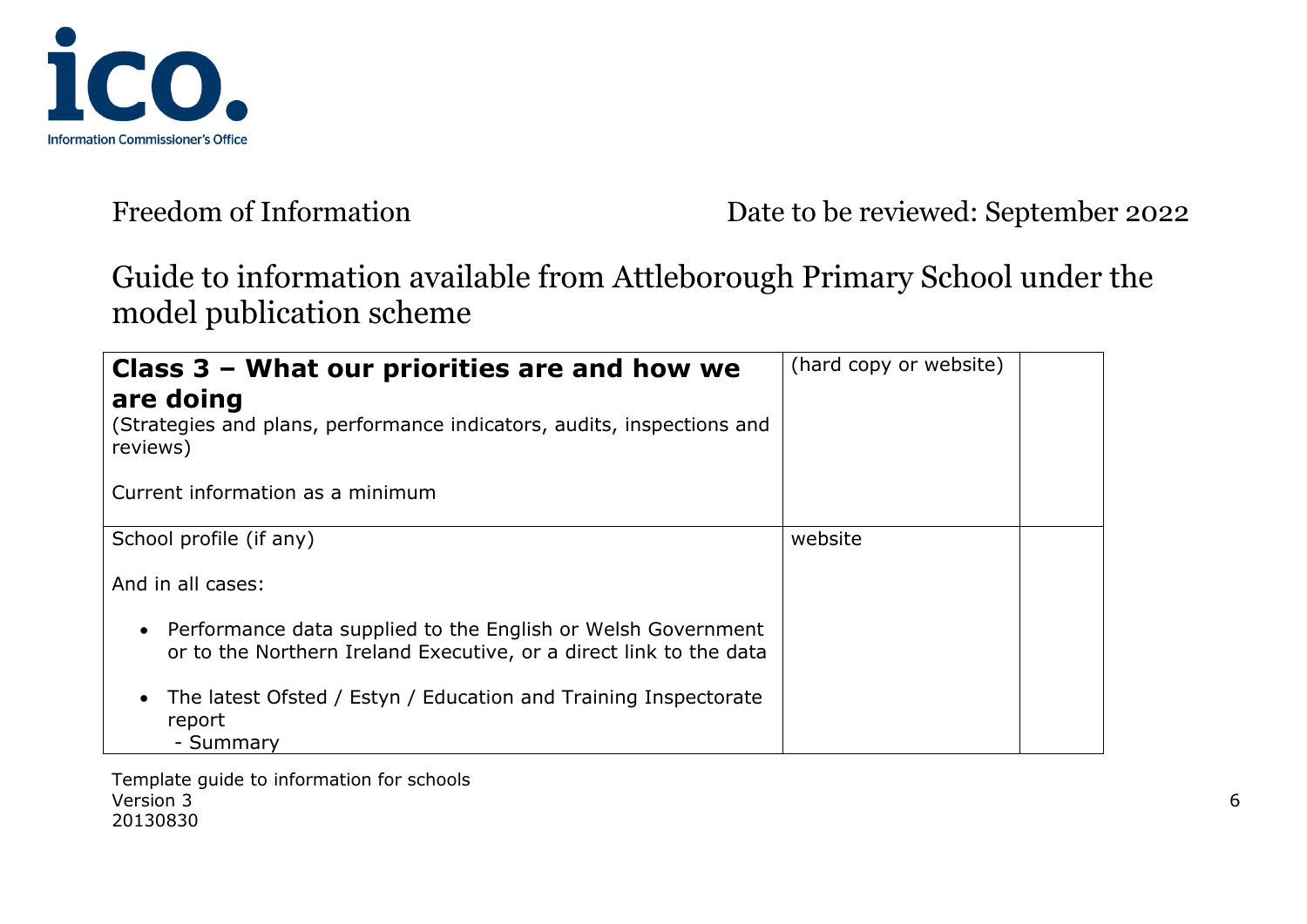

# Guide to information available from Attleborough Primary School under the model publication scheme

| - Full report                                                                                                                         |                     |  |
|---------------------------------------------------------------------------------------------------------------------------------------|---------------------|--|
| Post-inspection action plan                                                                                                           |                     |  |
| Performance management policy and procedures adopted by the<br>governing body.                                                        | Head/chair of gov's |  |
| Performance data or a direct link to it                                                                                               | website             |  |
| The school's future plans; for example, proposals for and any<br>consultation on the future of the school, such as a change in status | Head/Chair of Gov's |  |
| Safeguarding and child protection                                                                                                     |                     |  |
|                                                                                                                                       |                     |  |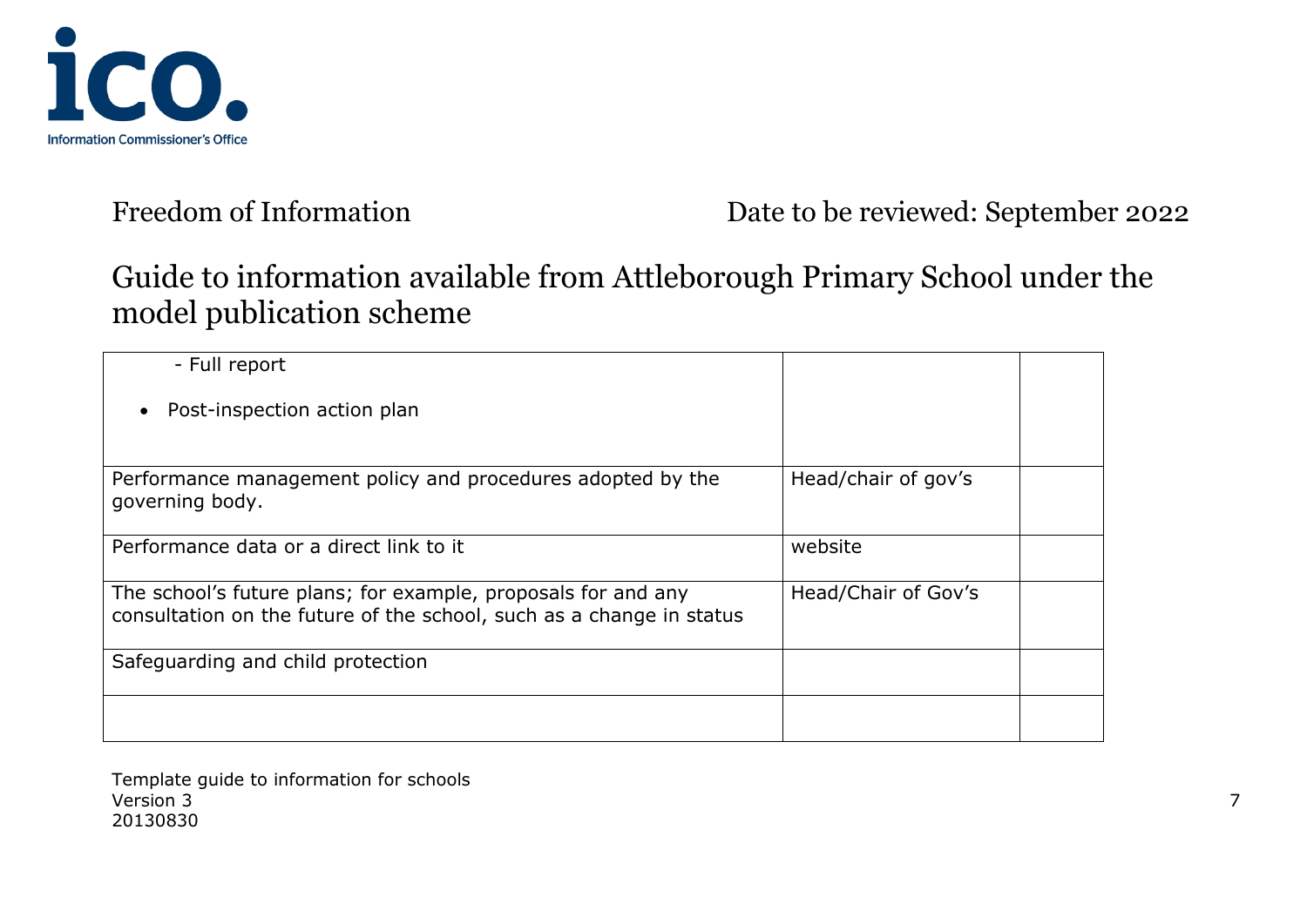

## Guide to information available from Attleborough Primary School under the model publication scheme

| Class 4 - How we make decisions<br>(Decision making processes and records of decisions)<br>Current and previous three years as a minimum                                 | (hard copy or website) |  |
|--------------------------------------------------------------------------------------------------------------------------------------------------------------------------|------------------------|--|
|                                                                                                                                                                          |                        |  |
| Admissions policy/decisions (not individual admission decisions) -<br>where applicable                                                                                   | Head's office/website  |  |
| Agendas and minutes of meetings of the governing body and its<br>committees. (NB this will exclude information that is properly<br>regarded as private to the meetings). | office                 |  |
| Class $5 -$ Our policies and procedures                                                                                                                                  | (hard copy or website) |  |
| (Current written protocols, policies and procedures for delivering our                                                                                                   |                        |  |
| services and responsibilities)                                                                                                                                           |                        |  |
| Current information only.                                                                                                                                                |                        |  |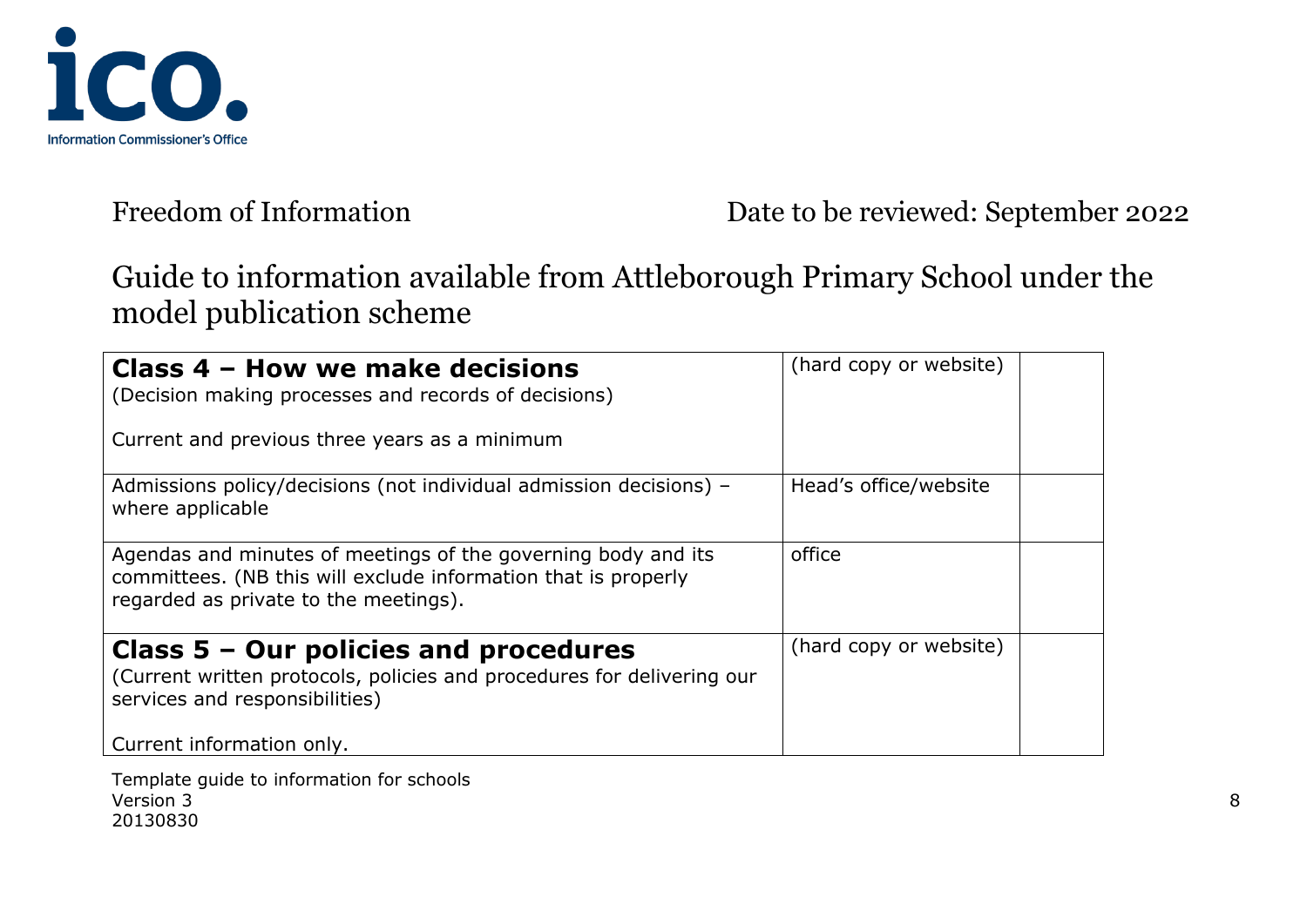

# Guide to information available from Attleborough Primary School under the model publication scheme

| As a minimum these must include policies, procedures and documents<br>that the school is required to have by statute or by its funding<br>agreement or equivalent, or by the Welsh or English government or<br>the Northern Ireland Executive. These will include policies and<br>procedures for handling information requests. In addition, for Wales,<br>this will include a Welsh Language Scheme in accordance with the<br>Welsh Language Act 1993. For Northern Ireland, this will include an<br>equality scheme / statement in accordance with the Northern Ireland<br>Act 1998. |                                 |  |
|----------------------------------------------------------------------------------------------------------------------------------------------------------------------------------------------------------------------------------------------------------------------------------------------------------------------------------------------------------------------------------------------------------------------------------------------------------------------------------------------------------------------------------------------------------------------------------------|---------------------------------|--|
| Records management and personal data policies, including:<br>Information security policies<br>Records retention, destruction and archive policies<br>Data protection (including information sharing policies)                                                                                                                                                                                                                                                                                                                                                                          | Head's office and/or<br>website |  |
| Charging regimes and policies.                                                                                                                                                                                                                                                                                                                                                                                                                                                                                                                                                         | Head's office and/or<br>website |  |
| This should include details of any statutory charging regimes.                                                                                                                                                                                                                                                                                                                                                                                                                                                                                                                         |                                 |  |
| Template quide to information for schools                                                                                                                                                                                                                                                                                                                                                                                                                                                                                                                                              |                                 |  |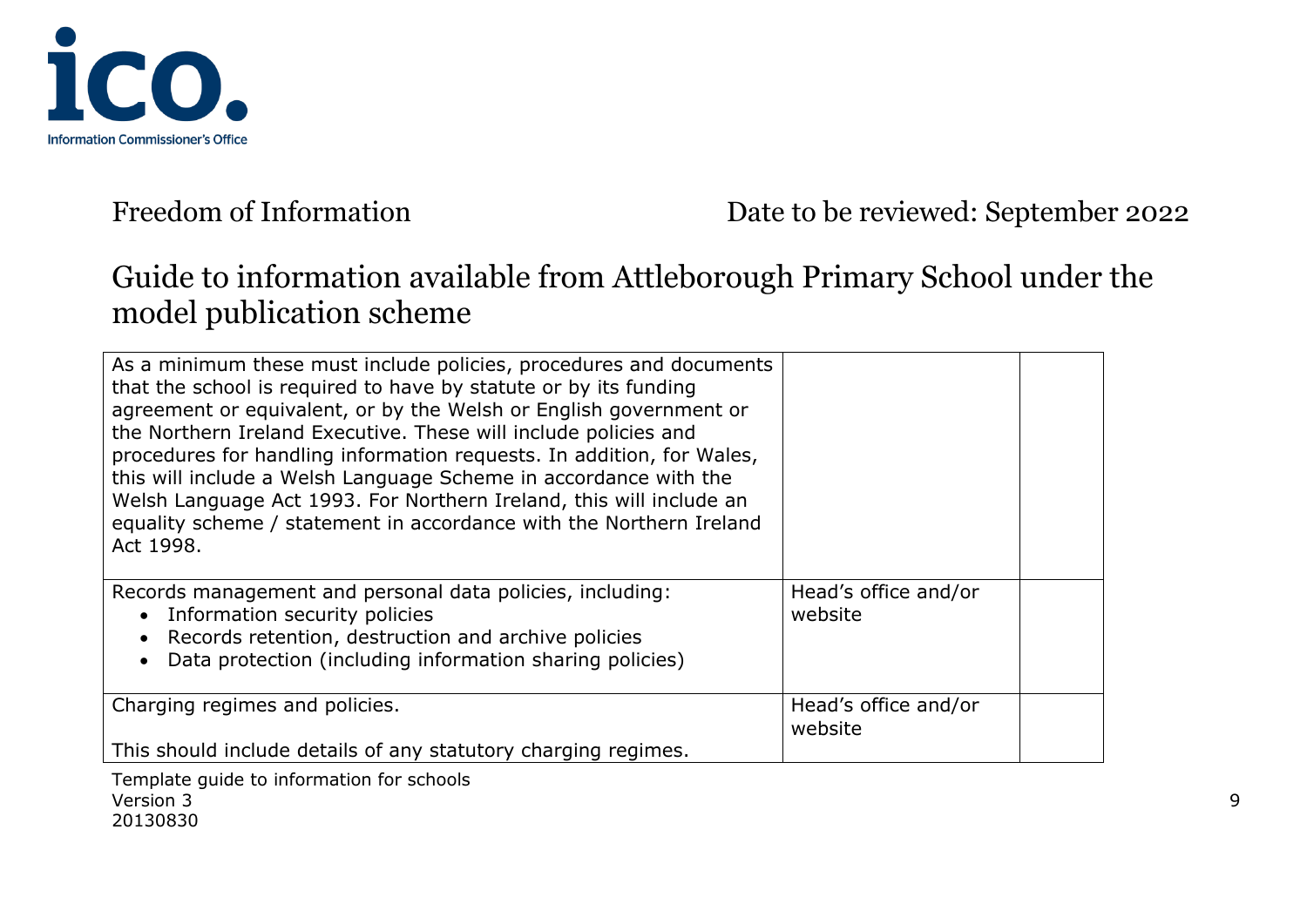

# Guide to information available from Attleborough Primary School under the model publication scheme

| Charging policies should include charges made for information<br>routinely published. They should clearly state what costs are to be<br>recovered, the basis on which they are made and how they are<br>calculated.<br>If the school charges a fee for re-licensing the use of datasets, it<br>should state in its guide how this is calculated (please see "How to<br>complete the Guide to information"). |  |
|-------------------------------------------------------------------------------------------------------------------------------------------------------------------------------------------------------------------------------------------------------------------------------------------------------------------------------------------------------------------------------------------------------------|--|
|                                                                                                                                                                                                                                                                                                                                                                                                             |  |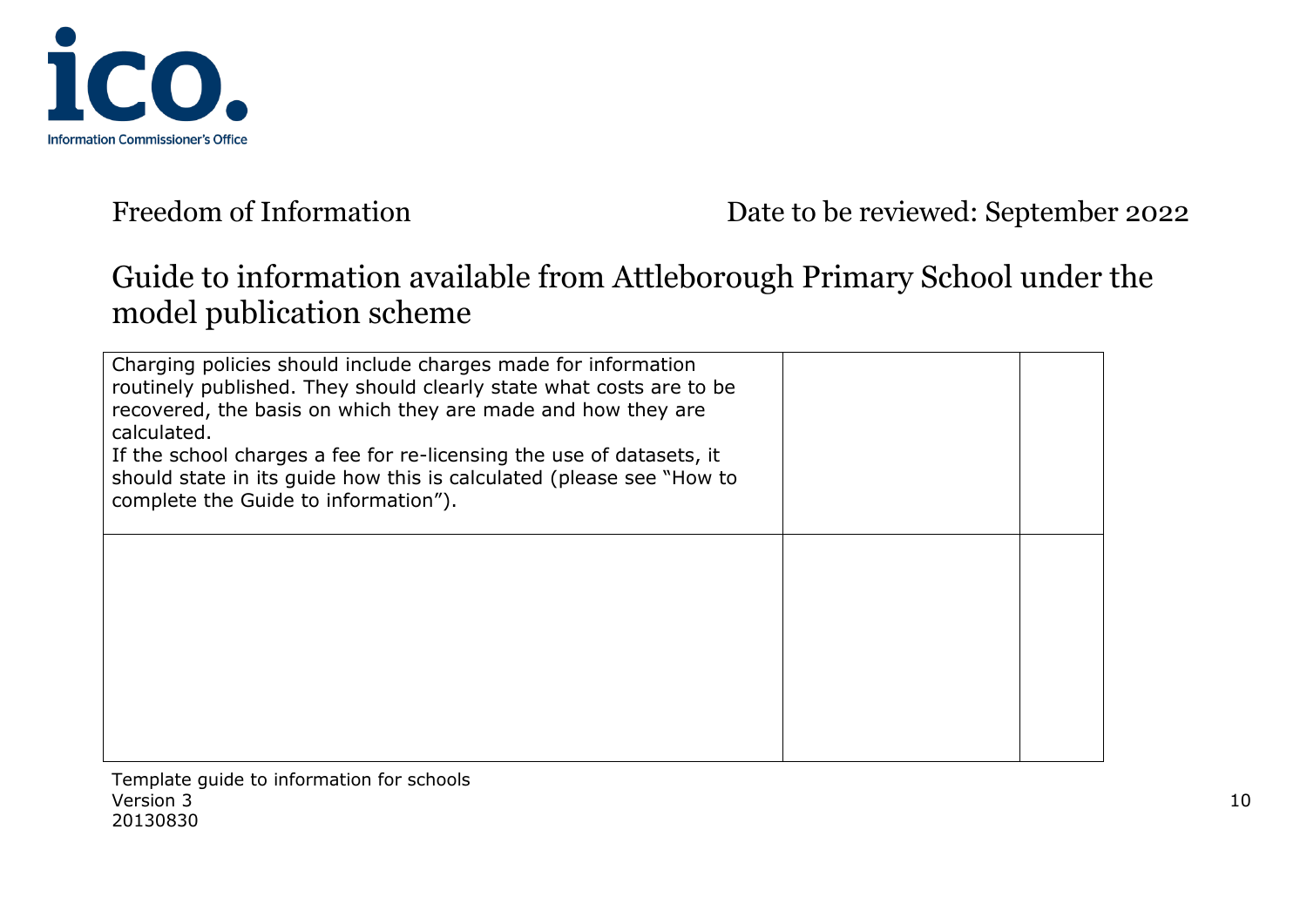

# Guide to information available from Attleborough Primary School under the model publication scheme

| Class $6$ – Lists and Registers<br>Currently maintained lists and registers only (this does not include the<br>attendance register). | (hard copy or website;<br>some information may<br>only be available by<br>inspection) |  |
|--------------------------------------------------------------------------------------------------------------------------------------|---------------------------------------------------------------------------------------|--|
| Curriculum circulars and statutory instruments                                                                                       | <b>Headteacher</b>                                                                    |  |
| Disclosure logs                                                                                                                      | School office                                                                         |  |
| Asset register                                                                                                                       | School office                                                                         |  |
| Any information the school is currently legally required to hold in<br>publicly available registers                                  | School office                                                                         |  |
|                                                                                                                                      |                                                                                       |  |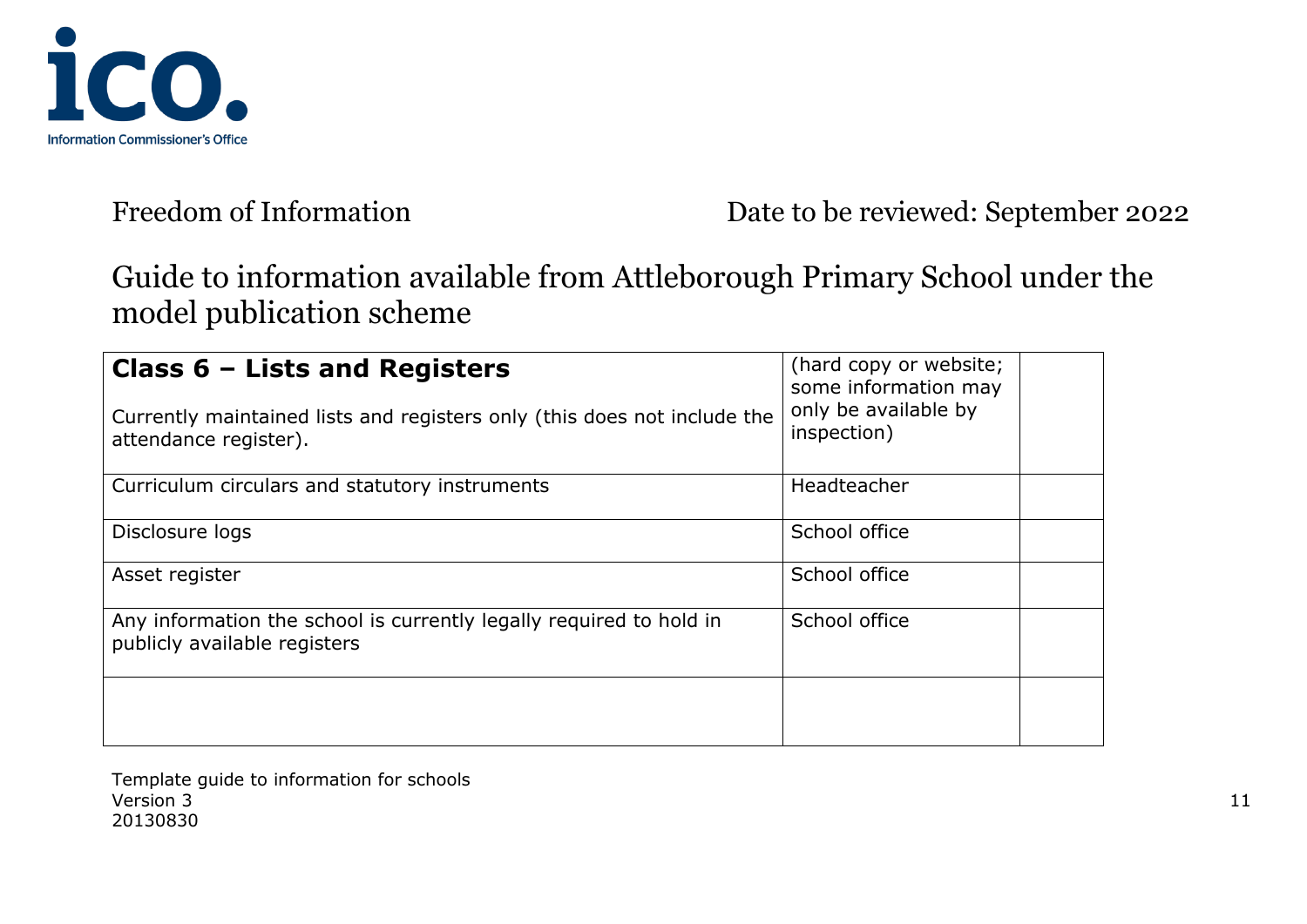

# Guide to information available from Attleborough Primary School under the model publication scheme

| Class $7$ – The services we offer<br>(Information about the services we offer, including leaflets, quidance<br>and newsletters produced for the public and businesses)<br>Current information only | (hard copy or website;<br>some information may<br>only be available by<br>inspection) |
|----------------------------------------------------------------------------------------------------------------------------------------------------------------------------------------------------|---------------------------------------------------------------------------------------|
| Extra-curricular activities                                                                                                                                                                        | newsletters                                                                           |
| Out of school clubs                                                                                                                                                                                | newsletters                                                                           |
| Services for which the school is entitled to recover a fee, together<br>with those fees                                                                                                            | School office                                                                         |
| School publications, leaflets, books and newsletters                                                                                                                                               | School office                                                                         |
|                                                                                                                                                                                                    |                                                                                       |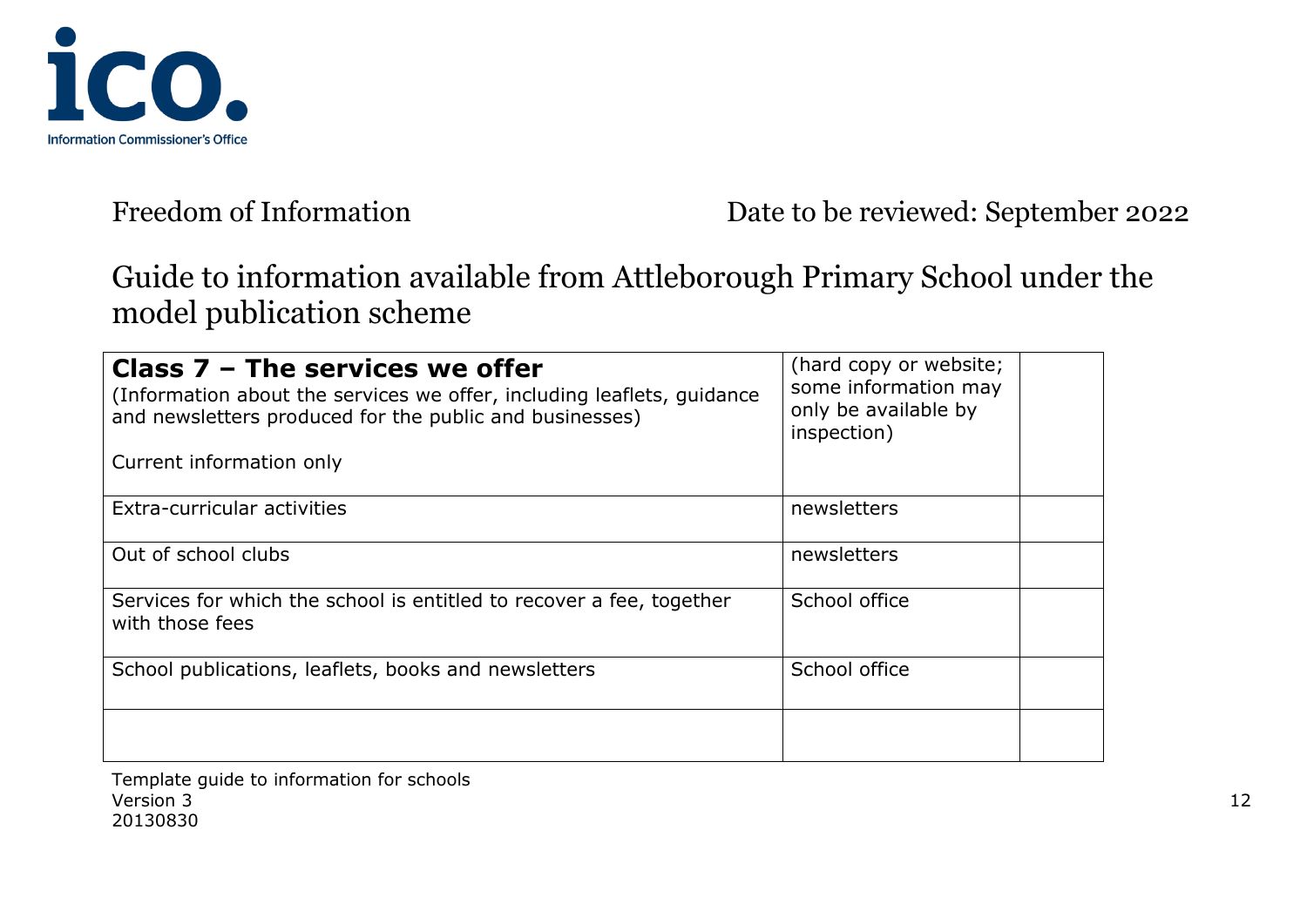

# Guide to information available from Attleborough Primary School under the model publication scheme

| <b>Additional Information</b><br>This will provide schools with the opportunity to publish information<br>that is not itemised in the lists above |  |
|---------------------------------------------------------------------------------------------------------------------------------------------------|--|
|                                                                                                                                                   |  |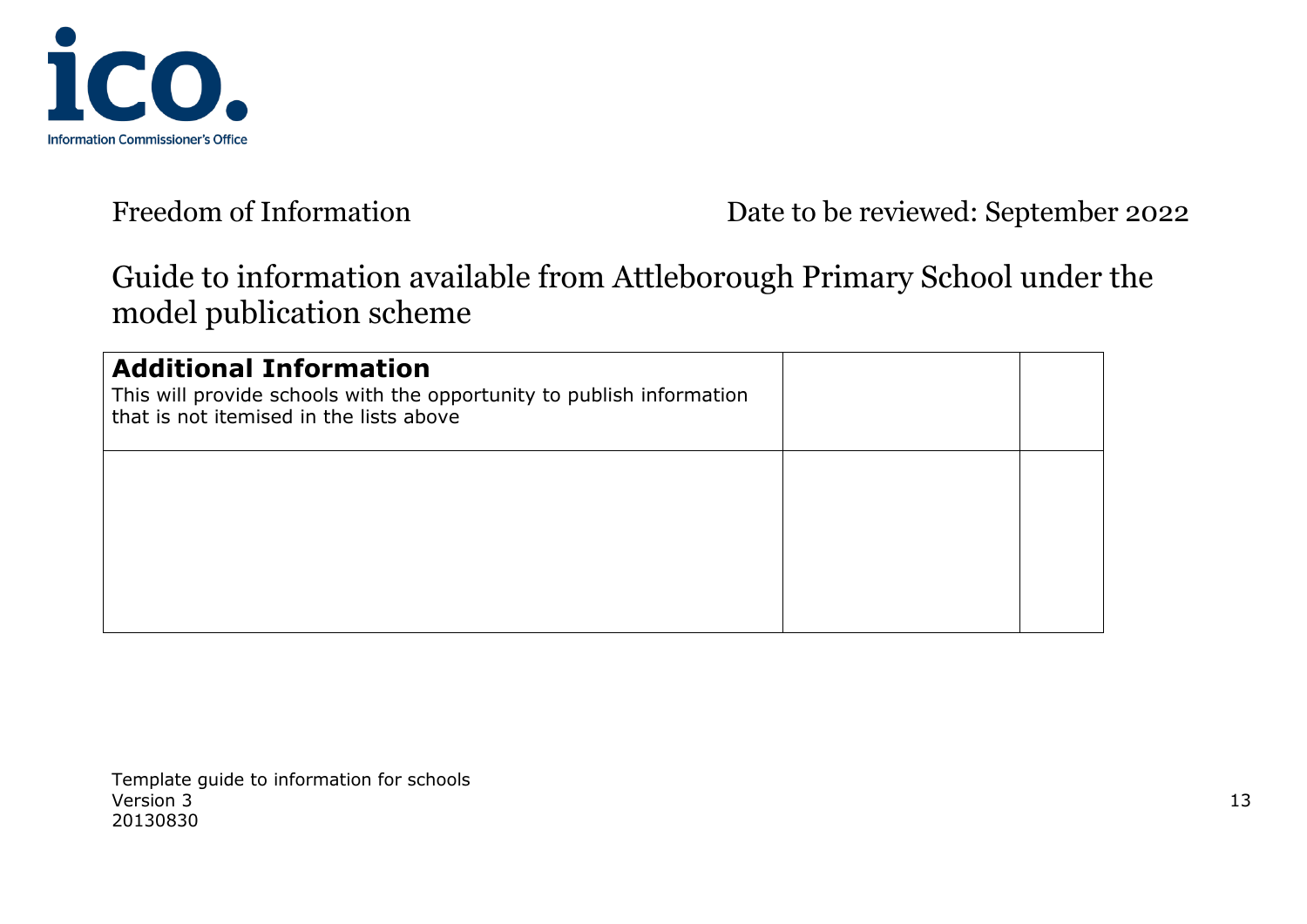

Guide to information available from Attleborough Primary School under the model publication scheme

### **SCHEDULE OF CHARGES**

**This describes how the charges have been arrived at and should be published as part of the guide.**

| <b>TYPE OF CHARGE</b>    | <b>DESCRIPTION</b>                                               | <b>BASIS OF CHARGE</b>             |
|--------------------------|------------------------------------------------------------------|------------------------------------|
| <b>Disbursement cost</b> | Photocopying/printing @<br>0.00350p per sheet (black<br>& white) | Actual cost *                      |
|                          | Photocopying/printing @<br>0.03200p per sheet<br>(colour)        | Actual cost                        |
|                          | Postage                                                          | Actual cost of Royal Mail standard |